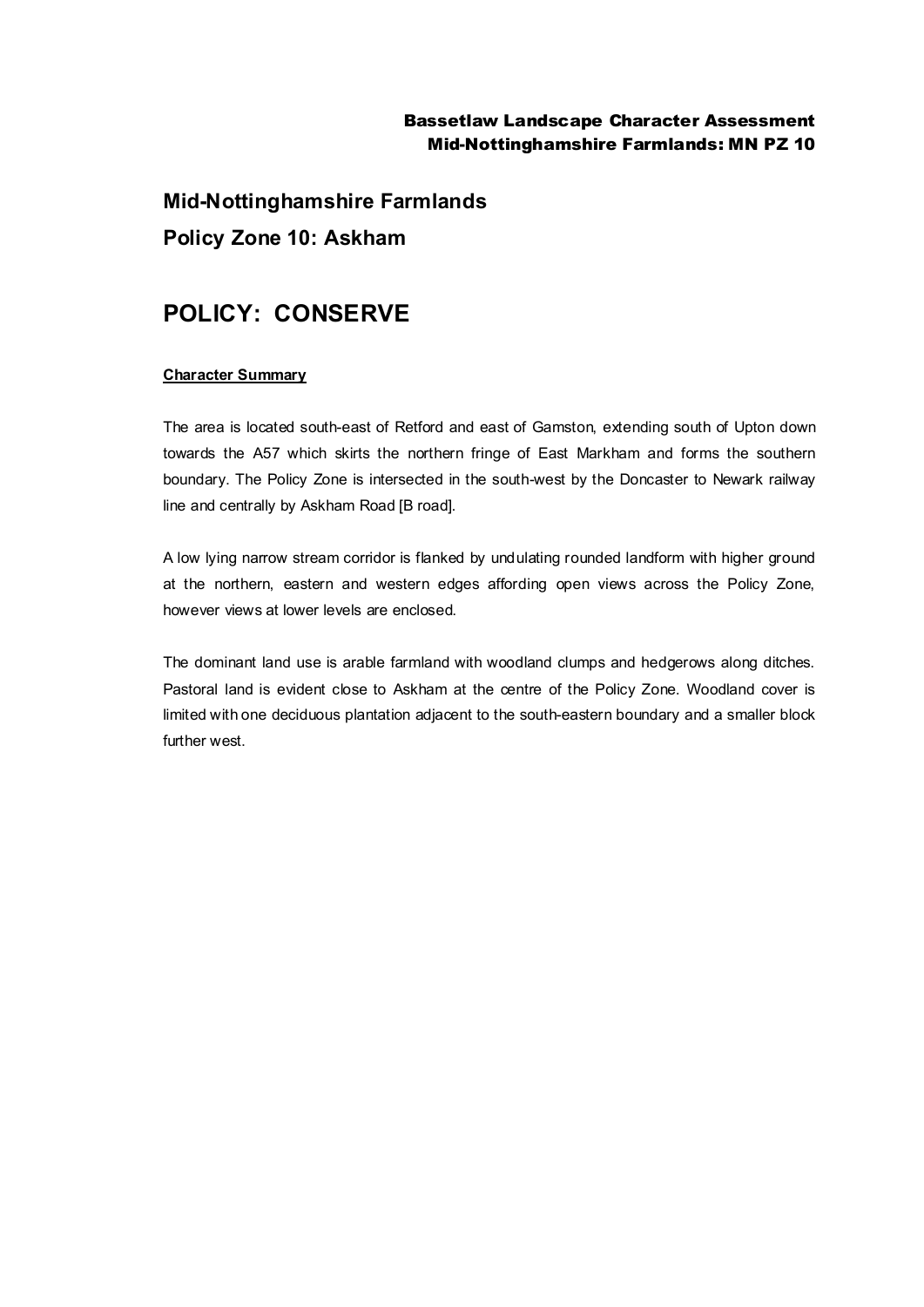#### **Mid-Nottinghamshire Farmlands – Policy Zone 10: Askham**

| <b>PHOTOGRAPH</b>                                                                                                                                                                                                                                                                                                                                                                                                                                                                                                                                                                                                                                                                                                                                                                                                                                                                                                                                                       | <b>CONTEXT</b>                                      |                                         |                                |                              |
|-------------------------------------------------------------------------------------------------------------------------------------------------------------------------------------------------------------------------------------------------------------------------------------------------------------------------------------------------------------------------------------------------------------------------------------------------------------------------------------------------------------------------------------------------------------------------------------------------------------------------------------------------------------------------------------------------------------------------------------------------------------------------------------------------------------------------------------------------------------------------------------------------------------------------------------------------------------------------|-----------------------------------------------------|-----------------------------------------|--------------------------------|------------------------------|
|                                                                                                                                                                                                                                                                                                                                                                                                                                                                                                                                                                                                                                                                                                                                                                                                                                                                                                                                                                         | Policy Zone: MN PZ 10<br>Land Cover Parcel[s]: MN23 |                                         |                                |                              |
|                                                                                                                                                                                                                                                                                                                                                                                                                                                                                                                                                                                                                                                                                                                                                                                                                                                                                                                                                                         | Condition                                           |                                         |                                |                              |
|                                                                                                                                                                                                                                                                                                                                                                                                                                                                                                                                                                                                                                                                                                                                                                                                                                                                                                                                                                         | Good                                                | <b>REINFORCE</b>                        | CONSERVE &<br><b>REINFORCE</b> | <b>CONSERVE</b>              |
|                                                                                                                                                                                                                                                                                                                                                                                                                                                                                                                                                                                                                                                                                                                                                                                                                                                                                                                                                                         | Moderate                                            | <b>CREATE &amp;</b><br><b>REINFORCE</b> | CONSERVE &<br><b>CREATE</b>    | CONSERVE &<br><b>RESTORE</b> |
|                                                                                                                                                                                                                                                                                                                                                                                                                                                                                                                                                                                                                                                                                                                                                                                                                                                                                                                                                                         | Poor                                                | CREATE                                  | <b>RESTORE &amp;</b><br>CREATE | <b>RESTORE</b>               |
| <b>CHARACTERISTIC FEATURES</b>                                                                                                                                                                                                                                                                                                                                                                                                                                                                                                                                                                                                                                                                                                                                                                                                                                                                                                                                          |                                                     | Low                                     | Moderate                       | High                         |
| Agricultural landscape; intensive arable land with some isolated pastoral.<br>$\bullet$<br>Narrow hedged lanes.<br>٠<br>Railway line.<br>$\bullet$                                                                                                                                                                                                                                                                                                                                                                                                                                                                                                                                                                                                                                                                                                                                                                                                                      |                                                     |                                         | Sensitivity                    |                              |
| Traditional settlements of Askham and Upton.<br>٠<br>Low tree cover.                                                                                                                                                                                                                                                                                                                                                                                                                                                                                                                                                                                                                                                                                                                                                                                                                                                                                                    |                                                     |                                         |                                |                              |
| <b>LANDSCAPE ANALYSIS</b>                                                                                                                                                                                                                                                                                                                                                                                                                                                                                                                                                                                                                                                                                                                                                                                                                                                                                                                                               | <b>SUMMARY OF ANALYSIS</b>                          |                                         |                                |                              |
| <b>Condition</b>                                                                                                                                                                                                                                                                                                                                                                                                                                                                                                                                                                                                                                                                                                                                                                                                                                                                                                                                                        | <b>Condition</b>                                    |                                         |                                | <b>Very Good</b>             |
| The landscape condition is very good. The pattern of elements is coherent with few<br>detracting features, the most significant being the Doncaster to Newark railway line.<br>Overall the area is visually unified.                                                                                                                                                                                                                                                                                                                                                                                                                                                                                                                                                                                                                                                                                                                                                    | Pattern of Elements:                                |                                         | Coherent                       |                              |
|                                                                                                                                                                                                                                                                                                                                                                                                                                                                                                                                                                                                                                                                                                                                                                                                                                                                                                                                                                         | Detracting Features:                                |                                         | Few                            |                              |
| Intensive arable farming is the predominant land use, there is a small amount of<br>isolated pasture closer to Askham. The agricultural character of the landscape is<br>bisected by the railway which cuts through the Policy Zone from south-east to north-<br>west. Settlement is a relatively subtle feature; Askham village and the hamlet of Upton<br>lie within the area, both are traditional in style, farmhouses are also of the local<br>vernacular. Evidence of the historic field pattern is more apparent in the north where<br>less rationalisation has occurred. Hedgerow field boundaries are generally intact and<br>well maintained with occasional ash or oak trees, though some are unmanaged and a<br>few completely outgrown forming narrow tree belts. The railway corridor is well-<br>vegetated, of diverse age structure and scrubby in places. Tree cover is relatively low<br>throughout the area. The overall cultural integrity is good. | Visual Unity:                                       |                                         | Unified                        |                              |
|                                                                                                                                                                                                                                                                                                                                                                                                                                                                                                                                                                                                                                                                                                                                                                                                                                                                                                                                                                         | Ecological Integrity:<br>Cultural Integrity:        |                                         | Moderate<br>Good               |                              |
|                                                                                                                                                                                                                                                                                                                                                                                                                                                                                                                                                                                                                                                                                                                                                                                                                                                                                                                                                                         | Functional Integrity:                               |                                         | Strong                         |                              |
| Three SINCs are contained within the Policy Zone and comprise areas of grassland<br>and pasture. The ecological integrity is defined as <b>moderate</b> which gives a <b>strong</b><br>habitat for wildlife/functional integrity. A visually unified area combined with a strong<br>functional integrity gives a results in a very good landscape condition overall.                                                                                                                                                                                                                                                                                                                                                                                                                                                                                                                                                                                                    |                                                     |                                         |                                |                              |
| <b>Sensitivity</b>                                                                                                                                                                                                                                                                                                                                                                                                                                                                                                                                                                                                                                                                                                                                                                                                                                                                                                                                                      | <b>Sensitivity</b>                                  |                                         |                                | <b>Moderate</b>              |
| Features which give the area local distinctiveness are characteristic of the Mid-<br>Nottinghamshire Farmlands region and the continuity/time depth is historic [post 1600]<br>resulting in a moderate sense of place.                                                                                                                                                                                                                                                                                                                                                                                                                                                                                                                                                                                                                                                                                                                                                  |                                                     | Distinctiveness:<br>Characteristic      |                                |                              |
|                                                                                                                                                                                                                                                                                                                                                                                                                                                                                                                                                                                                                                                                                                                                                                                                                                                                                                                                                                         | Continuity:                                         |                                         | Historic                       |                              |
| Undulating topography and intermittent tree cover affords a <b>moderate</b> visibility. The<br>landform is considered apparent. A moderate sense of place with moderate visibility<br>results in moderate landscape sensitivity overall.                                                                                                                                                                                                                                                                                                                                                                                                                                                                                                                                                                                                                                                                                                                                | Sense of Place:<br>Moderate                         |                                         |                                |                              |
|                                                                                                                                                                                                                                                                                                                                                                                                                                                                                                                                                                                                                                                                                                                                                                                                                                                                                                                                                                         | Landform:                                           |                                         | Apparent                       |                              |
|                                                                                                                                                                                                                                                                                                                                                                                                                                                                                                                                                                                                                                                                                                                                                                                                                                                                                                                                                                         | <b>Extent of Tree Cover</b>                         |                                         | Intermittent                   |                              |
|                                                                                                                                                                                                                                                                                                                                                                                                                                                                                                                                                                                                                                                                                                                                                                                                                                                                                                                                                                         | Visibility:                                         |                                         | Moderate                       |                              |
| <b>LANDSCAPE ACTIONS</b>                                                                                                                                                                                                                                                                                                                                                                                                                                                                                                                                                                                                                                                                                                                                                                                                                                                                                                                                                |                                                     |                                         |                                |                              |
| Conserve<br>Landecane Features                                                                                                                                                                                                                                                                                                                                                                                                                                                                                                                                                                                                                                                                                                                                                                                                                                                                                                                                          |                                                     |                                         |                                |                              |

*Landscape Features*

- · **Conserve** historic field pattern, maintain existing hedgerows, restore and reinforce poor hedgerow boundaries where necessary.
- · **Conserve** permanent pasture and seek opportunities to restore arable land to pastoral.
- · **Conserve** and enhance tree cover and landscape planting generally to improve visual unity and habitat across the Policy Zone.
- · **Conserve** hedgerow planting [including ancient hedgerows] and tree belts, particularly along roadsides, also vegetation along the railway corridor, seek to reinforce and enhance as appropriate.
- Conserve areas of improved and unimproved grassland.
- · **Conserve** the biodiversity and setting of the designated SINCs, seek to enhance where appropriate.

#### *Built Features*

- · **Conserve** the sparsely settled and open rural character of the landscape by concentrating new development of appropriate design and scale around the existing small scale settlements of Askham and Upton. New development should respect the setting of these settlements.
- Conserve and respect the local brick built vernacular in any new development.
- Create woodland areas to contain and soften built development, preferably in advance of new development.
- Contain new development within existing field boundaries.